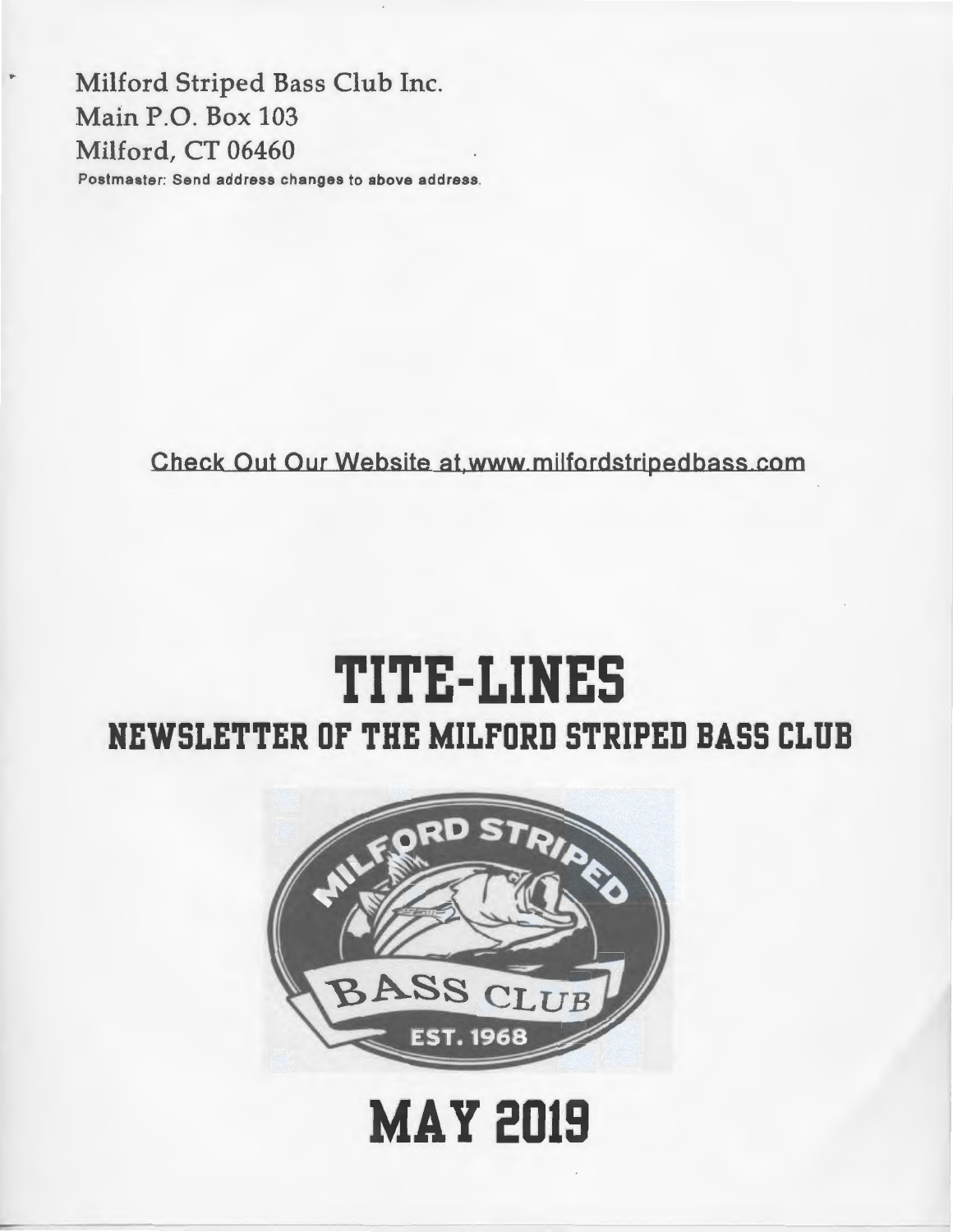### General Meeting

This month's general meeting will be held at 7:30PM, May 29th, 2019 at the American Legion Hall, Merwin Ave., Woodmont, CT.

#### The MSBC TITE-LINES

Published 11 times a year by the Milford Striped Bass Club. P.O. Box 103, Milford, CT 06460 All communications concerning The MSBC TITE.LINES should be addressed to: The MSBC TITE.LINES P.O. Box 103, Milford, CT 06460 Responsibility for contents of articles, papers, abstracts, etc. published herein rests entirely on the authors, not on the editor. Postmaster: Send Address change to the MSBC TITE-LINES, c/o MEMBERSHIP, P.O. Box 103, Milford, CT

#### 06460 CLUB OFFICERS FOR 2013

Preaident... ... Jim Pritchard 1at VP ...... Rob Jadach 2ndVP ... ... ... Fred Chyssikos Treasurer....Johnny Belinda Recording Secretary..Lynn Pritchard Correaponding Secretary and Tite-Linet Editor, Harry Novak Photographer.......Jessie Henman Fish Committee... Paul Gluhanich, Ted Griangos Trout Derby ........ Shawn and Jen Lalond Elected Board Members... John Nangle, Jack Wallace, and Miguel Morales lnterclub ... Grahm Lapham, Mike LaPuglla

It's Your Newsletter! Remember to give Harry Novak a call if you have something to put in the "Tite-Lines".

203-261-4361 or harryn321 @charter. net I am trying to get the news letter out via e-mail and would like to get your current e-mail addresses.

### Upcoming Events

1. MSBC General Meeting, May 29th, 2019, 7:30 PM at the American Legion Hall, Merwin Ave. Woodmont Ct.

2. 2019 Fluke Shootout Sunday, June 2nd 2019

#### BOAT FOR SALE

FOR SALE- 2008 CRESTLINER FISH HAWK 17 FT ALUMINUM BOAT. 60 HP YAMAHA FOUR STROKE. HEAVY WIDE BEAM BOAT. VERY STABLE. GREAT FOR RIVER AND NEAR SHORE FISHING. MOTOR RUNS GREAT. COMES WITH HUMMINBIRD GPS/FISH FINDER COMBO. ASKING \$7500. CALL 203-917-7767



Salmon & Halibut Fishing in Southeast Alaska PO Box 662, Douglas, MA 01516 PO Box 1669, Petersburg, AK 99833 Call Us @ 1-800-352-4522 Email: frank@islandpointlodge.com





25 Smith Avenue Niantic, CT 06357 Phone: (860) 739-7419 Fax: (860) 739-9208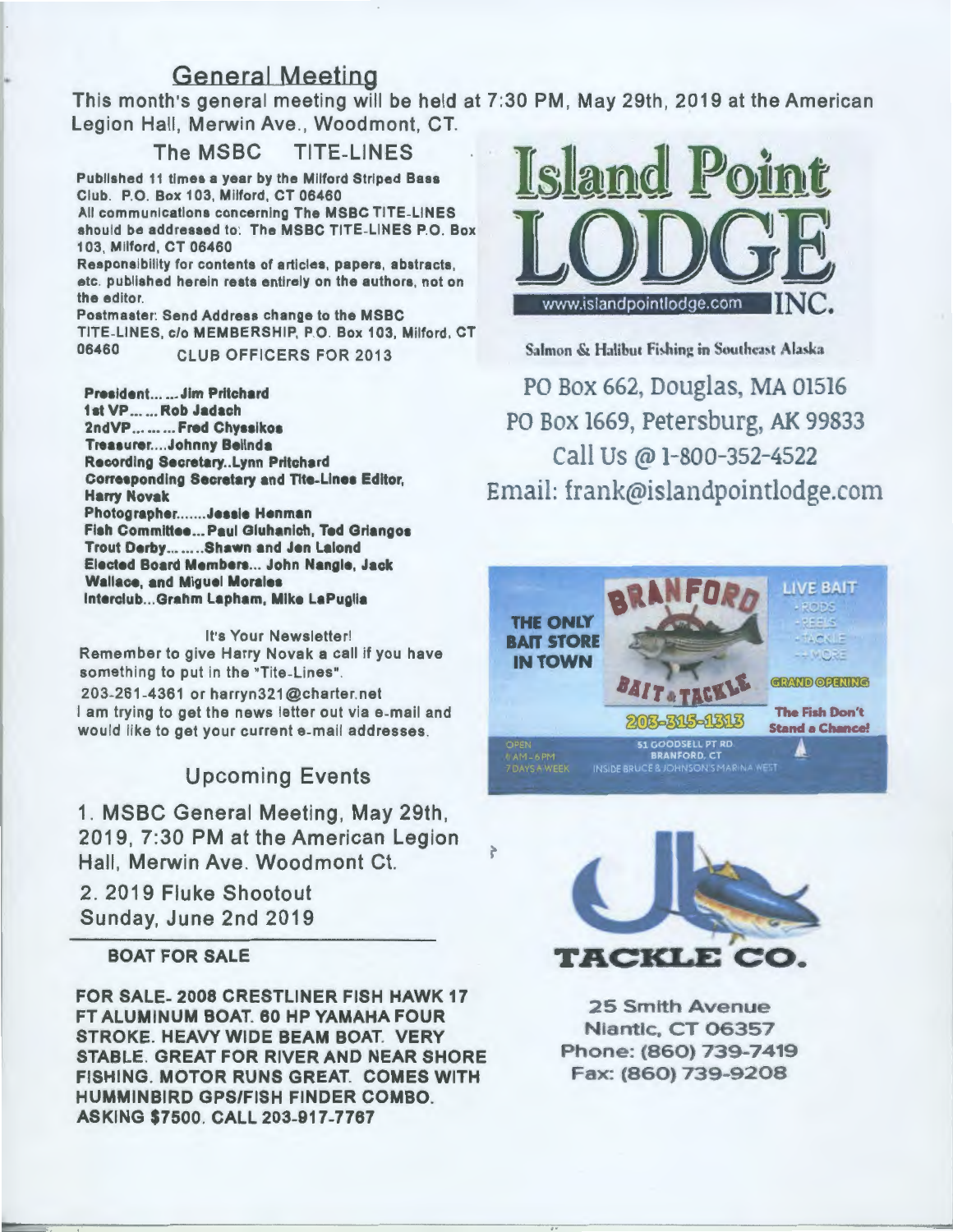### President's Letter

Let the games begin. We are into the season an its time to get into some serious fishing! But before we do let's talk about our big annual spring event. The Milford children's trout derby was a huge success this year. We had a very good turn out and everything was perfect. A lot of fish were caught this year, and everyone had a great time. Thanks to Jen and Shawn Lalond for their hard work organizing the event. Also, thanks to all who helped with the donations and participated in the derby! What looked like was going to be a tough year turned out fine. Thanks to Mike LaPuglia, John and Leni Nangle for beating the streets to make sure the funding came in to where we needed to be to pull it off. A big thank you to all that attended, help set up and break down, and everyone that contributed in their own way!

Now it's time to get on the water and do what we love to do, FISH!!! Our first open tournament will be held on Sunday June 2nd. It is an open tournament. Starting time is 6 a.m. and you must be in line to weigh in at 3:00. Entry fee is \$20.00 and there is a \$20.00 boat Calcutta for the 3 heaviest total weight per boat. Weigh in is at Lisman Landing. Let's kick off the year with a great one and have some fun. We have also set the date for our annual club picnic. It is Saturday September 7th.As you know this is a great time that you just don't want to miss.

Please attend this month's meeting as things are really starting to happen and we need your input and participation. Let's all get together and make this year one for the books. I look forward to seeing you all there. As always, its all of you that make our club a great success. FISH ON! Jim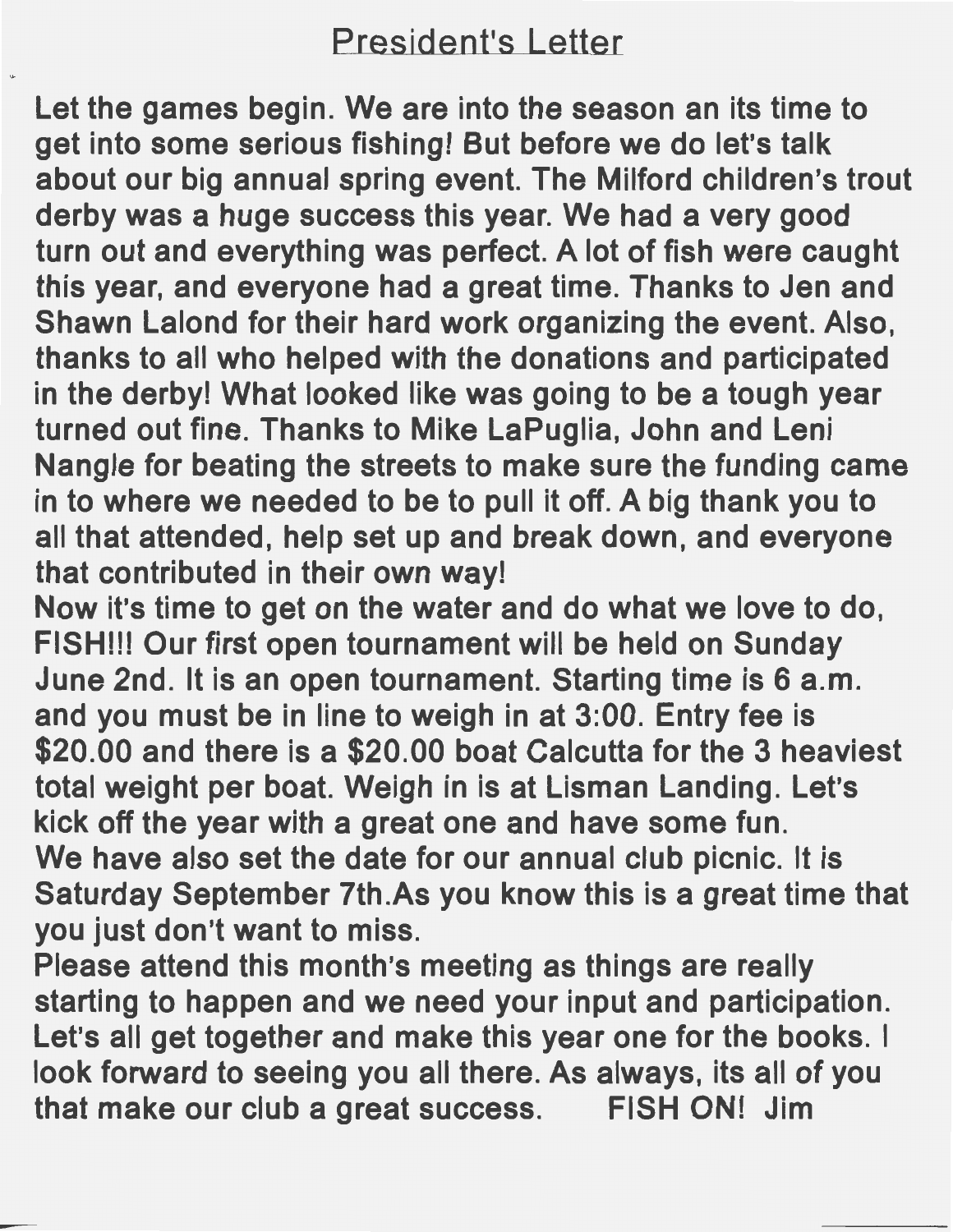

**Black Hawk II PO** Box 46 Niantic, CT 06357

860-448-3662

\*\*\*\*

800-382-2824

BlackHawkFishing@gmail.com



**SALT & FRESHWATER FISHING SUPPLIES** 

RODS . REELS . BAIT . TACKLE . ICE . LINE



KREEWANING WEBOESHIN BUSINESS CARDS BANNERS

www.byobprintanddesign.com



### 354 New Haven Ave Unit #5 Milford.CT 06460



#### **Victor Yanosy** Realtor 0.203.520.5690 0.203.261.0028

F 203 452 0517 victor.yangsy@raveis.com victoryanosy.raveis.com

945 White Plains Road Trumbull | CT 06611

### CHP Certified Homeownership Profession:

### WILLIAM RAVEIS **PIORTISAGE - NEURANCE**

**RAVEIS COM** 



Dulin Automotive, Inc. 79 Bridgeport Ave Milford, CT 06460 203-877-8114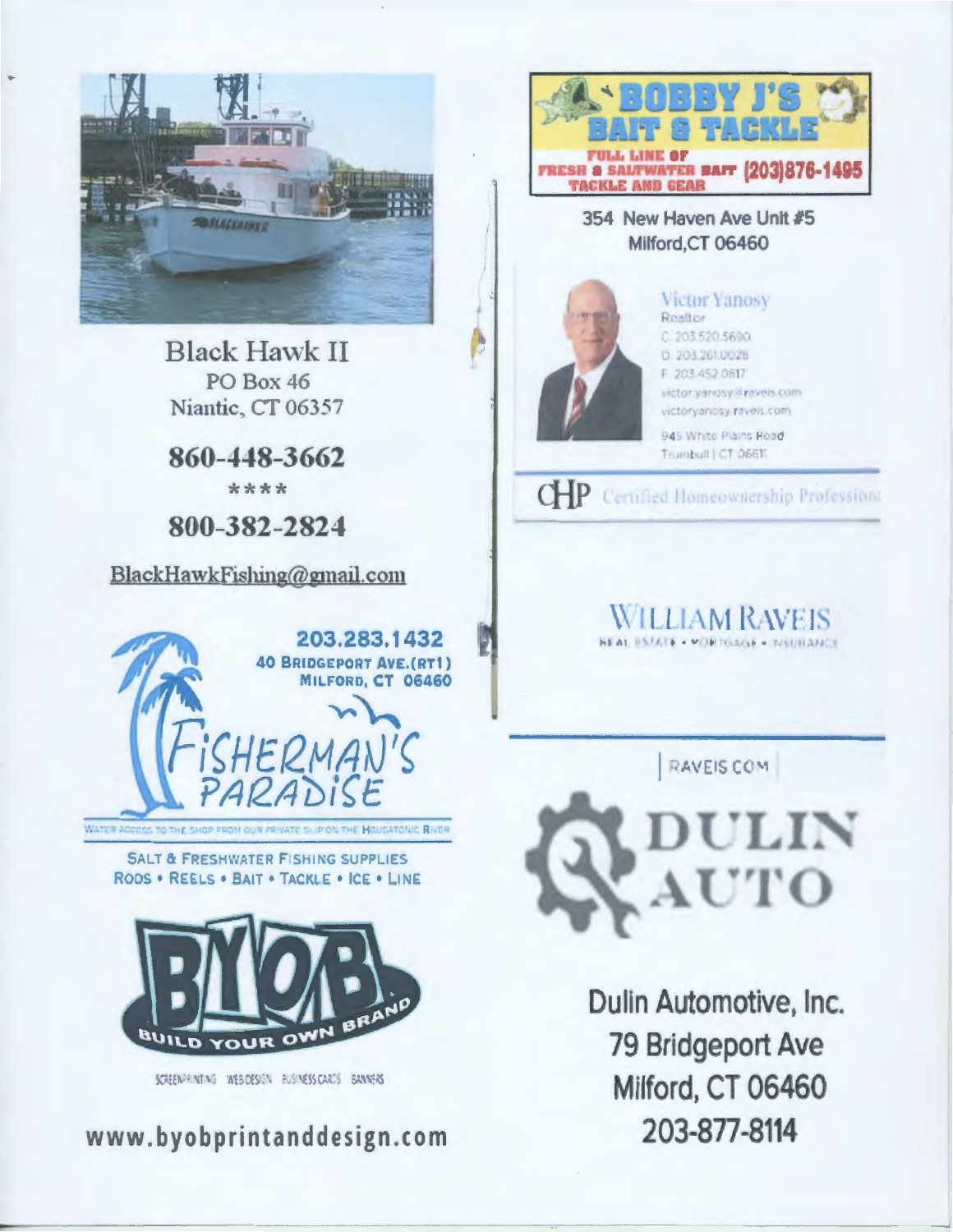

## **Stocking Day MSBC Childrens Trout Derby**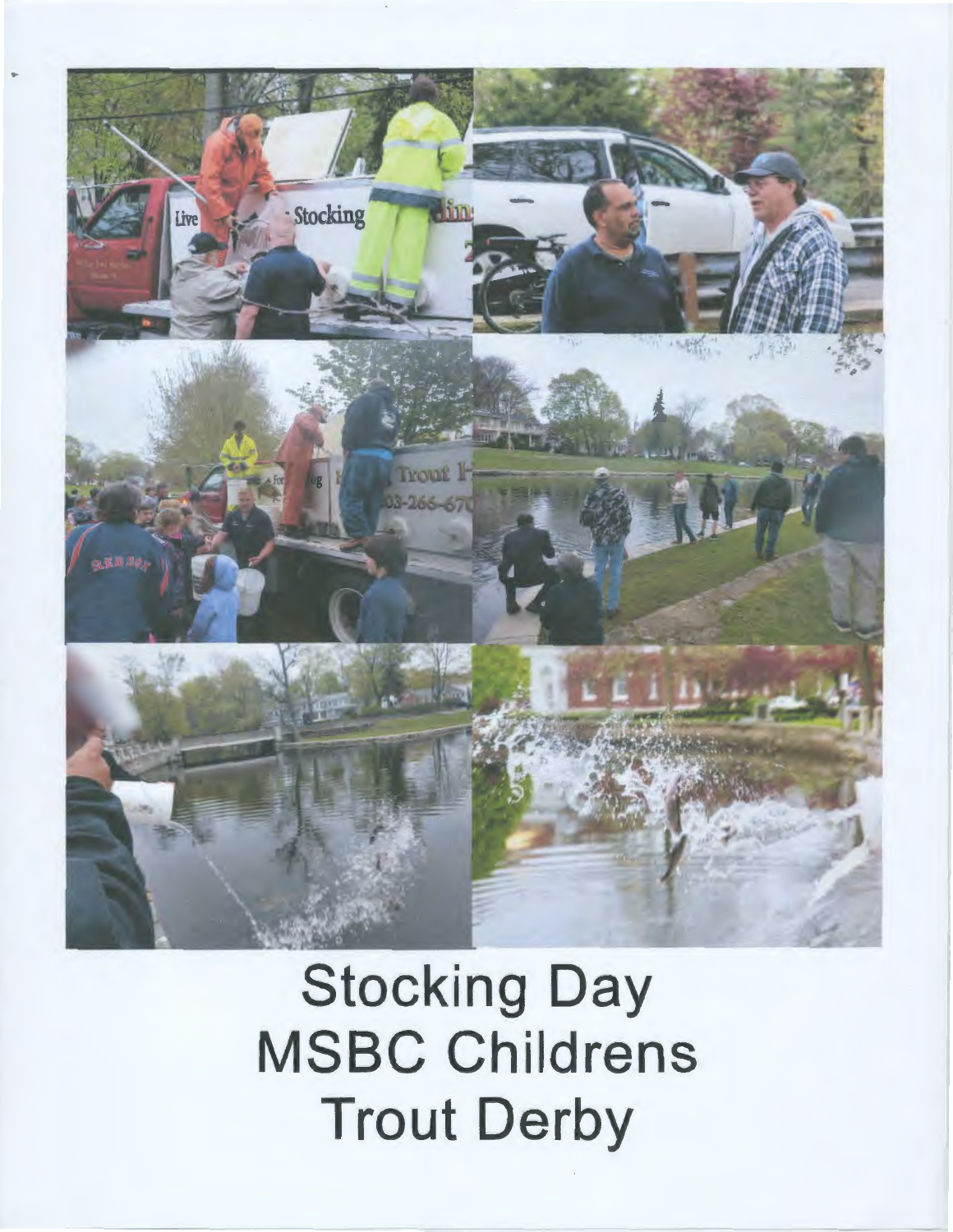

# **Great Day For Stocking**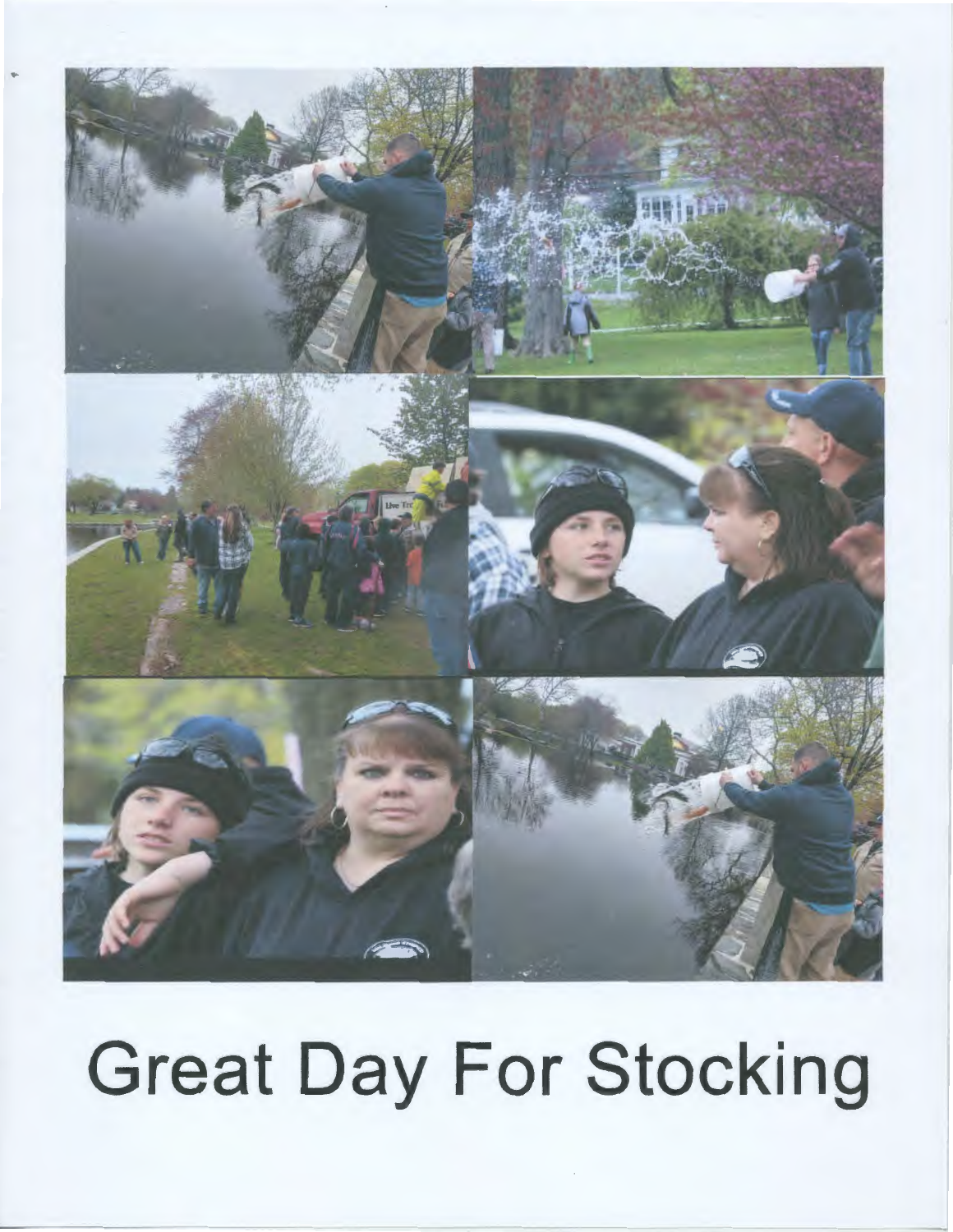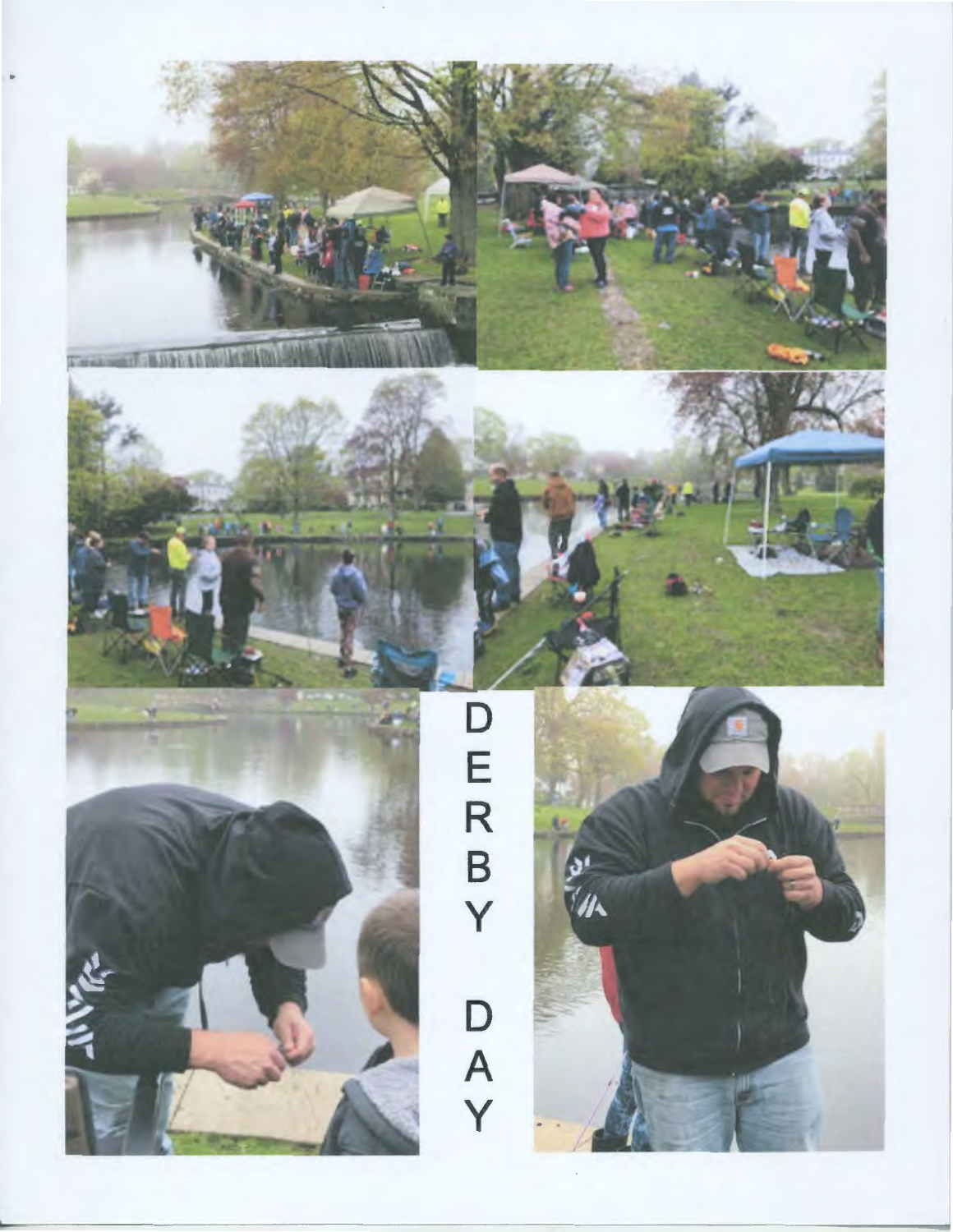## 2019 Fluke Shootout



Sponsored by: The Milford Striped Bass Club

### Open to the Public

## Sunday, June 2<sup>nd</sup>, 2019

Tournament Starts 6:00am - 3:00pm (MUST BE IN LINE)

Entry Fee: \$ ${\bf 20}^{.00}$  per person Includes Cookout

CASH PAYOUT First, Second & Third Heaviest Fluke

\$20.<sup>00</sup> BOAT CALCUTTA (3 Heaviest Total Weight per Boat)

Weigh-in at Milford Lisman Landing by 3:00pm (Must be in line) 37 Helwig Street Milford, CT 06460

Registration Deadline: Friday May 31<sup>st</sup> 2019 7:00pm

Entry Forms Available@ Bobby J's B *&* Tor Fisherman's Paradise Or Contact: Paul 203-521-0723 or Teddy 203-309-8090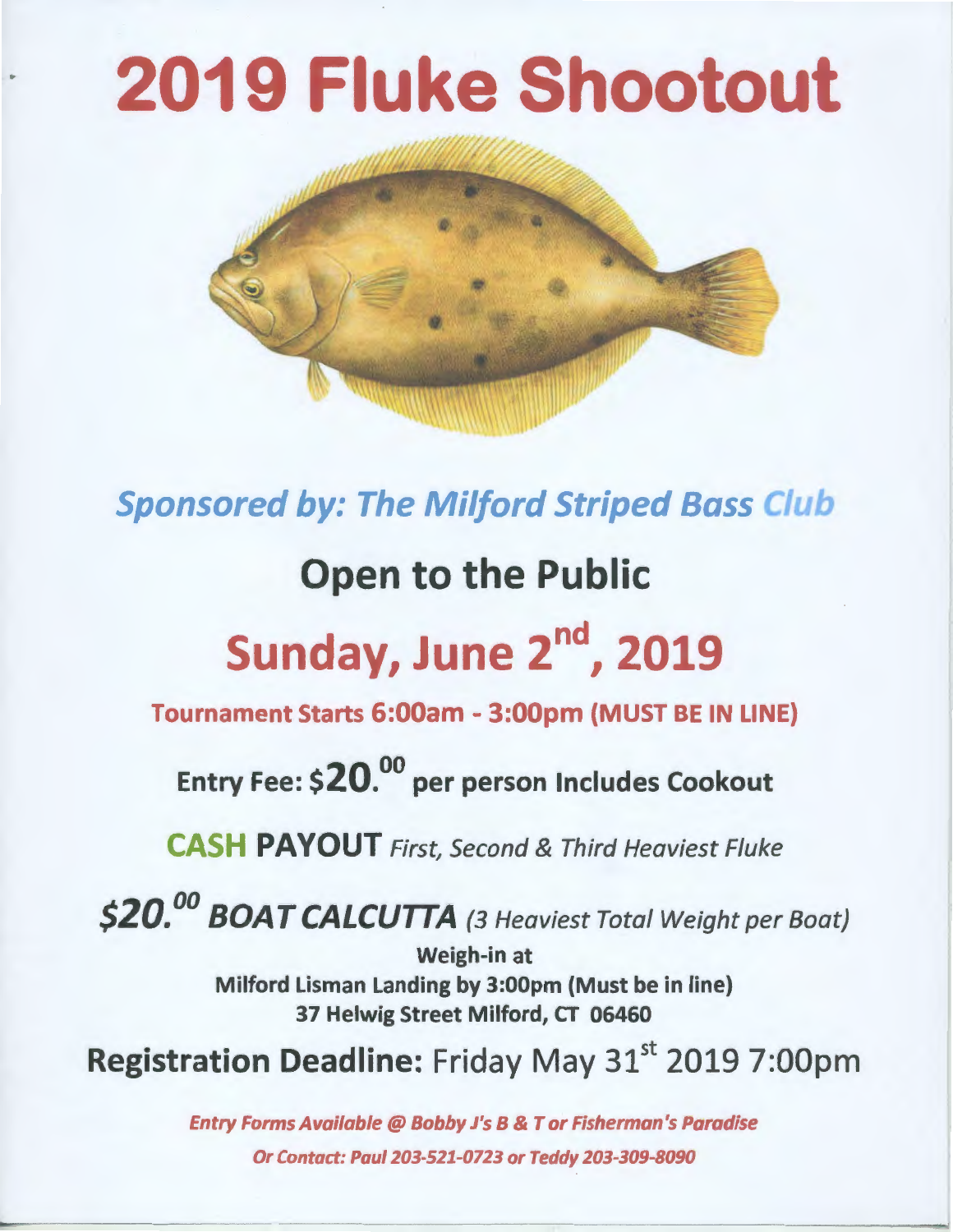### **Date: Sunday June** 2nd **2019 Entry Fee: \$20 per person**

**CASH PAY OUT** First, Second and Third Heaviest Fluke

**Tournament Starts: 6:00am and ends at 3:00pm {MUST BE IN LINE)** 

Weigh-in at Milford Lisman Landing 37 Helwig Street, Milford, CT 06460

### **\$20.00 BOAT CALCUTTA {3 Heaviest Total Weight)**

Deadline: Friday May 31*<sup>5</sup> t* 7:00pm

### **M.S.B.C. Fishing Policies**

In the rare case that the tournament is cancelled, registered participants will be notified of an alternate date. Your fee will be applied to that date or will be refunded.

All tournament participants are required to be in compliance with Connecticut law.

All tournament participants are responsible for their own safety and well-being.

All fish must be on ice when presented for weigh-in.

Start and end times are exact. NO Exceptions. **Must be in the line by the end time.** 

MSBC Fishing Chairman or his designee is the final arbiter. No appeals.

If you register, you agree to pay the fee.

**Boundaries.** The Club Boundaries are all waters know as Long Island Sound. The Western end is bounded by the Throgs Neck Bridge. The Eastern end is bounded by waters North of Plum extending Northeast to the tip of Fishers Island (to include The Race, Valiant Rock, Little Gull, Race Rock then extending North to Avery Point.) This excludes Block Island Sound and the waters of Plum Gut as stated in the by-laws. All fish must meet Connecticut DEEP regulations

|                                       | Complete this portion of the form and submit it with the Entry Fee                        |
|---------------------------------------|-------------------------------------------------------------------------------------------|
| Name of Boat: Name of Boat:           |                                                                                           |
|                                       |                                                                                           |
|                                       |                                                                                           |
| Names of Anglers fishing on the boat: | and the second company of the second company                                              |
|                                       |                                                                                           |
|                                       | <u> 1999 - An Amerikaansk kalendarist (</u>                                               |
|                                       | the company of the company of the company of the company of the company of the company of |
| Entry Fee \$20.00 per Fisherman: \$   |                                                                                           |
| Boat Calcutta \$20.00 per Boat:       | Ŝ.                                                                                        |
| <b>Total amount included:</b>         |                                                                                           |
|                                       | Contact: Paul 203-5210723 or Teddy 203-309-8090                                           |